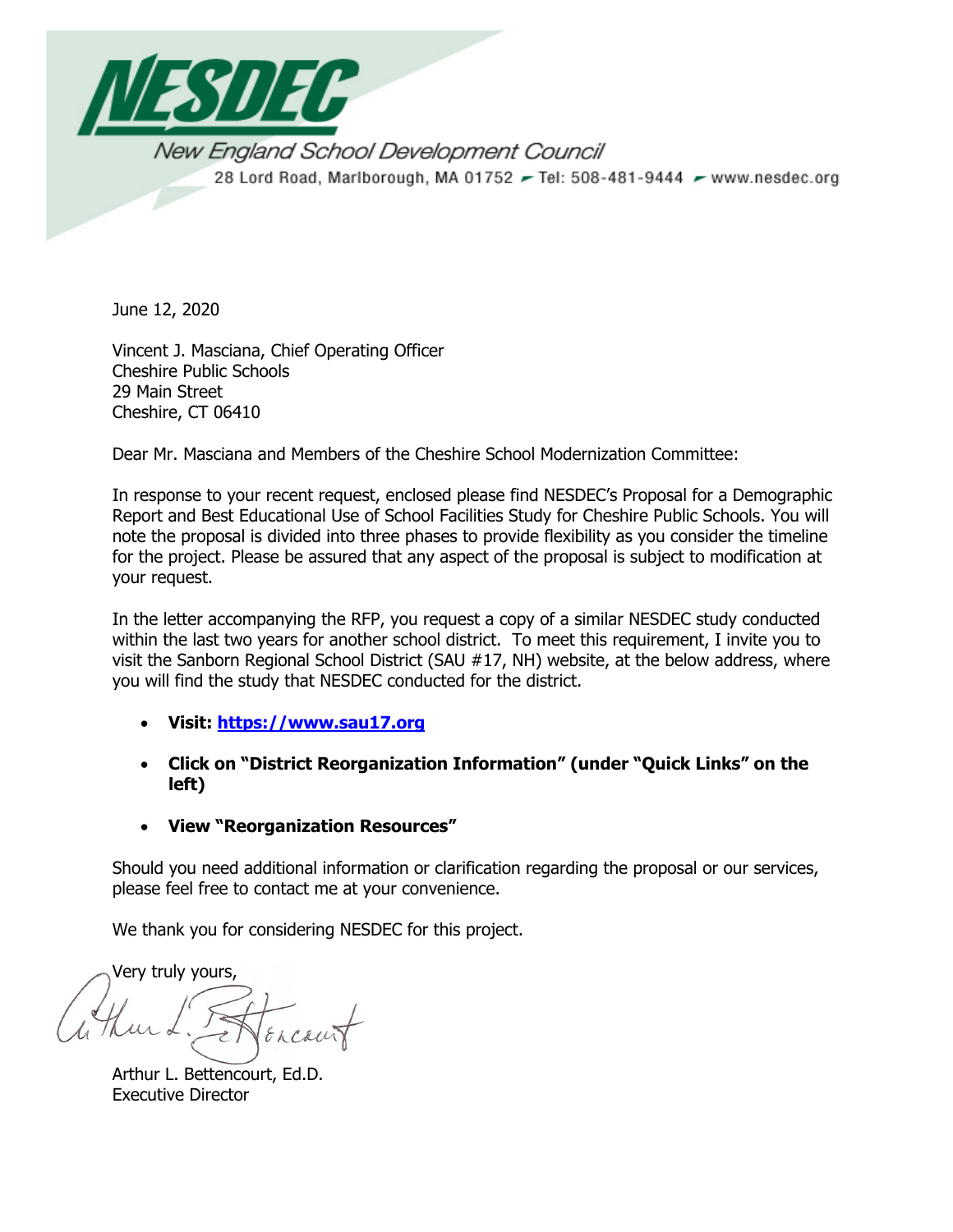

# **A PROPOSAL SUBMITTED TO CHESHIRE PUBLIC SCHOOLS FOR A DEMOGRAPHIC REPORT AND BEST EDUCATIONAL USE OF SCHOOL FACILITIES STUDY**

# **DUE DATE: JUNE 12, 2020**

**New England School Development Council 28 Lord Road Marlborough, Massachusetts 508-481-9444 nesdec@nesdec.org www.nesdec.org**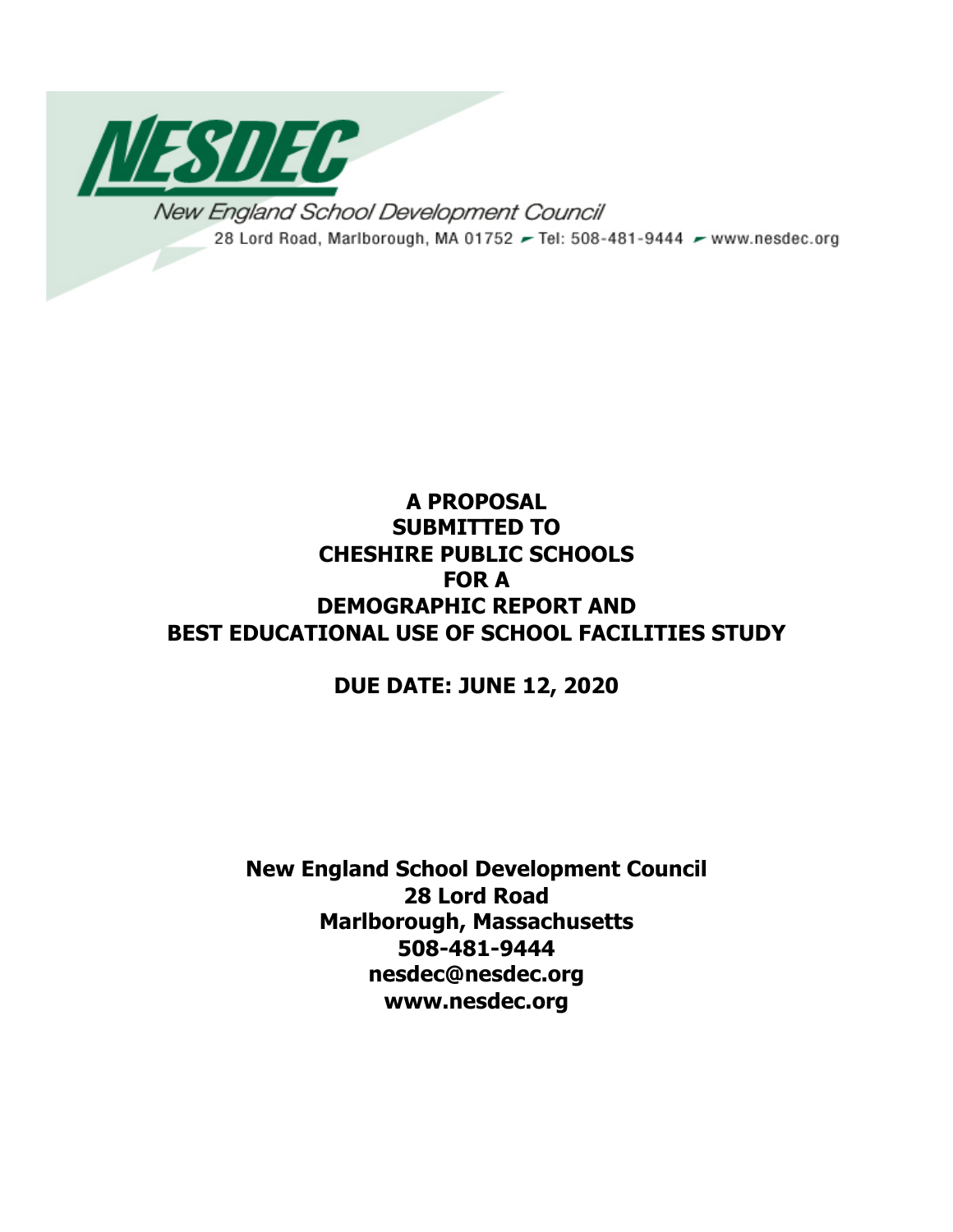# **GENERAL INFORMATION ABOUT NESDEC**

The New England School Development Council (NESDEC) is an organization whose general purpose is the development of high-performance schools throughout New England. NESDEC, originally established at the Harvard Graduate School of Education, is now a stand-alone, notfor-profit corporation and has been serving New England school districts since 1946. Based upon the concept of collaboration, NESDEC seeks to meet the needs of school districts by pooling resources so that many can do together what one cannot do alone.

Today, NESDEC represents approximately 300 cities and towns in New England and offers services to school districts in four areas:

- ◆ **Planning Services.** NESDEC offers services related to strategic planning, special education audits, dropout prevention, collaboration/shared services, short- and longrange facilities planning (including enrollment forecasting, capacity determinations, option development, etc.), as well as services related to other aspects of school district planning.
- ◆ **Executive Search.** NESDEC assists School Boards/Committees in filling Superintendent, Assistant Superintendent, Principal and other educational leadership positions.
- ◆ Learning and Teaching. NESDEC sponsors workshops/seminars and on-site training/coaching for school administrators, teachers, school board/committee members and others within the educational community.
- ◆ **Research and Development.** NESDEC undertakes research or development projects funded through public, foundation or corporate sources, which have a high potential for enhancing the performance of schools and school districts.

NESDEC is governed by a Board of Directors and administered by an Executive Director who is assisted by professional/support staff in the Marlborough, MA office and associate staff located throughout New England.

A not-for-profit organization, NESDEC is financed through affiliation fees, contract service fees, and grants received from public and private sources.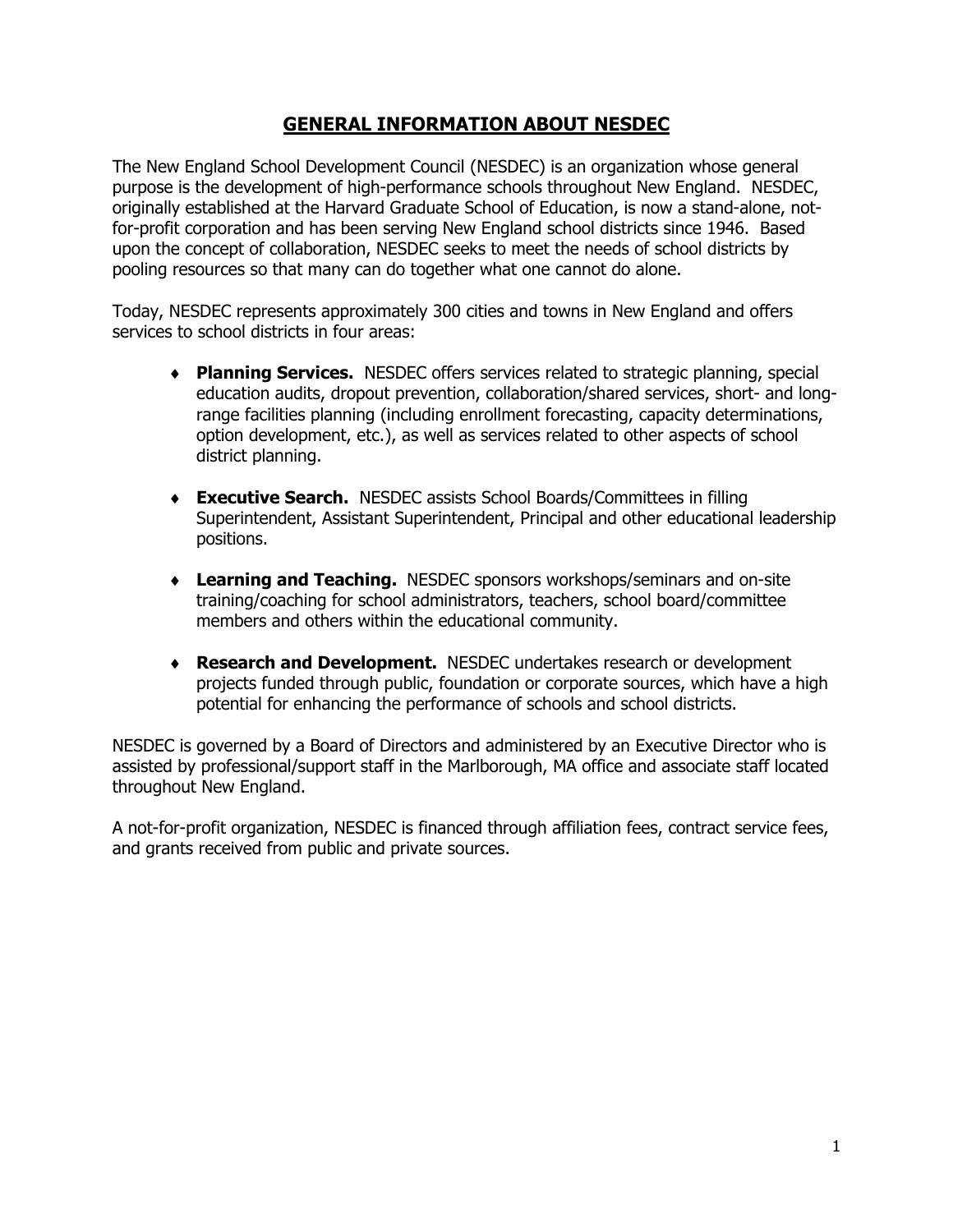# **STATEMENT OF QUALIFICATIONS**

Through its Planning office, NESDEC has been helping school districts plan for future school facility needs for over seventy years.

Specifically:

- 1. NESDEC prepares and updates approximately 280 enrollment forecasts each October. Additionally, NESDEC has prepared over 200 Community Demographic Profiles for those districts needing additional background data as a context for enrollment projections. These profiles are based on information from the U.S. Census, updated with more recent data, interviews with municipal officials, regional planners, and others familiar with each local community being studied.
- 2. In the last ten years, NESDEC has calculated the enrollment capacities of approximately 350 public school buildings throughout New England. Rather than depending upon a narrowly defined *student to square footage calculation*, NESDEC brings a unique perspective to analyzing school facility enrollment capacity by also incorporating the space requirements as influenced by educational program, student demographics, equity considerations and adequacy.
- 3. During the course of an educational space needs planning project, NESDEC works with educational staff and members of the community to clearly define both the educational programs currently being offered as well as those programs which the district plans to offer in the future. The available educational spaces are then analyzed in terms of their size, number, and appropriateness to offer the educational program as defined.
- 4. NESDEC has extensive experience in working with the full range of a community's constituencies, including city/town officials, school building committees and/or other ad hoc planning groups, school staffs, parents and other community members.
- 5. For decades, NESDEC has been using Focus Groups, Open Forums, surveys and facilitated interviews as vehicles to strengthen school-community partnerships by sharing data and soliciting a wide variety of citizen input/opinions/feedback in the formative stages of NESDEC studies.
- 6. NESDEC works routinely with architects as well as regional and state planning agencies.
- 7. NESDEC has a proven record of success in effectively presenting and explaining school facilities planning issues in a variety of public forums.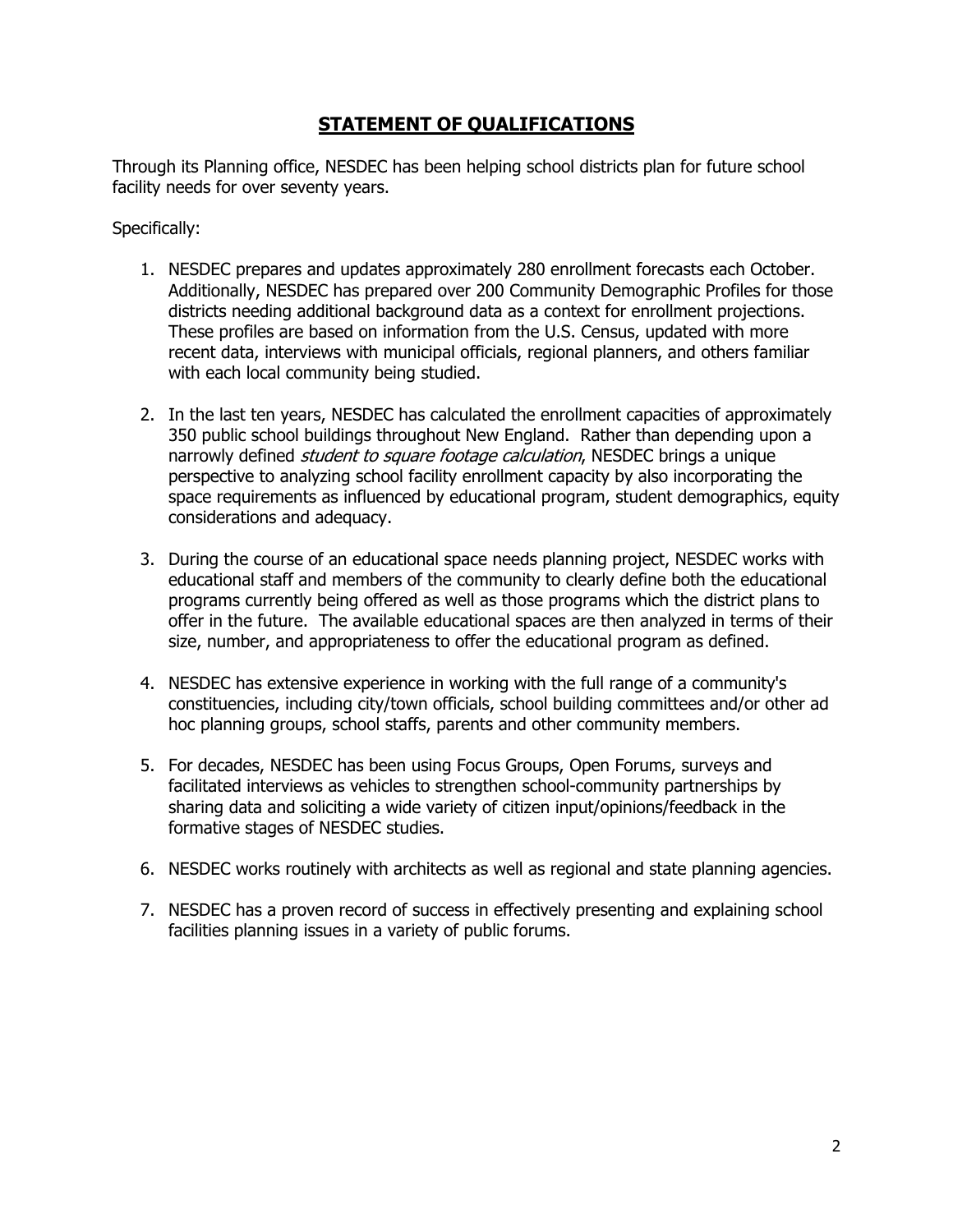# **DESCRIPTION OF SCOPE OF WORK**

# **GENERAL NATURE OF THE STUDY**

The Best Educational Use of School Facilities Study proposed by NESDEC would include an analysis and appraisal of the present and future educational needs in relation to the public school facilities in the Cheshire Public Schools.

The following facilities and sites would be included in this study:

- Cheshire High School, Grades 9-12
- Humiston School, Alternative Grades 9-12
- Dodd Middle School, Grades 7-8
- Chapman Elementary School, Grades K-6
- Doolittle Elementary School, Grades K-6
- Highland Elementary School, Grades K-6
- Norton Elementary School, Grades K-6
- Darcey School, Grades PreK-K

## **I. SCOPE OF WORK: PHASE ONE**

## **District Student Enrollment Projections and Community Demographics**

Available enrollment and demographic data would be analyzed and used to make a reasonable determination of the composition and size of future enrollments.

NESDEC would:

- 1. Gather and analyze federal census data (and updated estimates) on factors relevant to growth within the community, including:
	- population size
	- household size and age composition
	- anticipated residential construction
	- recent housing sales
- 2. Gather and review live birth data from Connecticut Department of Public Health and from local municipal offices.
- 3. Interview (primarily by telephone and/or by email) municipal officials, regional planning staff, selected realtors/developers, and other appropriate individuals in order to gather data on growth within the community as measured by housing, zoning, and other factors which tend to encourage or limit growth.
- 4. To the extent data is available, analyze public and non-public school enrollment data for the past ten years.
- 5. Prepare an analysis of the factors impacting past and future enrollment.
- 6. Prepare a ten-year enrollment projection on a grade-by-grade, school-by-school, and grade combination basis.
- 7. Prepare an analysis of the enrollment projections including a discussion of the cohort component (modified cohort survival) methodology used in their preparation.
- 8. Outline the assumptions upon which the enrollment forecast is based.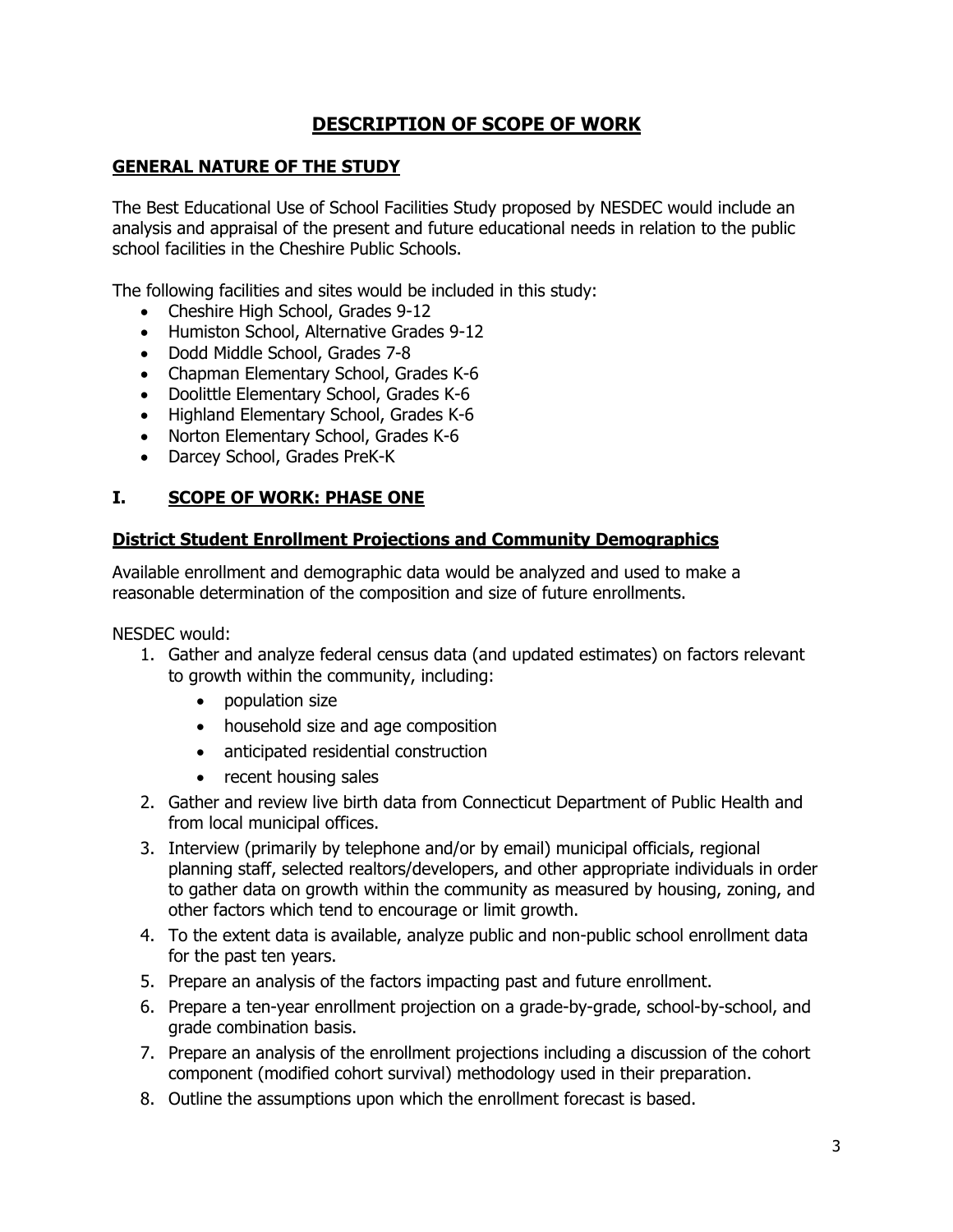# **II. SCOPE OF WORK: PHASE TWO**

## **Capacity Analysis**

The public school facilities in the District (as specified above) would be surveyed to determine the current operational capacities (COC) and planned operational capacities (POC) of the buildings and the building utilization to identify deficiencies with the potential to impact the educational program. Due to the unique circumstances resulting from the COVID-19 outbreak, it is likely that virtual site visits will be conducted remotely via Internet and telephone.

The consultant(s) would comment upon the present educational programs housed in the facilities, and would also provide general commentary regarding potential educational programs that might be housed in the facilities in the future. The consultant(s) would confirm or adjust the district's current student capacity of each school facility and comment upon the grade levels most appropriate for each building as well as the appropriateness of the facilities to offer the educational program as envisioned by the district.

# **III. SCOPE OF WORK: PHASE THREE**

## **Identify Alternatives**

If requested and feasible, alternatives based upon the foregoing studies would be prepared. The alternatives would provide for adequate school facilities at each educational level. Such alternatives would, to the extent feasible, attempt to provide for the equality of educational opportunities for all children in the school district.

Each alternative would reference:

- a. projected enrollments and operational building capacities
- b. grade organization
- c. accommodation of present/proposed education programs
- d. facility modification/closure/construction/alternative use

**Please note: This study does not include a capital asset and/or technology infrastructure assessment, nor does it include a security analysis, or a comprehensive student transportation analysis.** 

## **IV. THE PREPARATION OF THE STUDY**

- **A.** NESDEC would provide the staff for the conduct of the study. The Cheshire Board of Education/School Modernization Committee, acting through the Superintendent of Schools, would take such action as appropriate to facilitate the study. The Superintendent would make necessary arrangements to:
	- provide access to municipal and school reports and records;
	- make available such files and summaries of data as are collected and maintained by the municipality and school system;
	- in the event that regional COVID-19 conditions become reduced, making it safe and advisable (and if agreeable to both parties), provide on-site access to school buildings and classrooms; and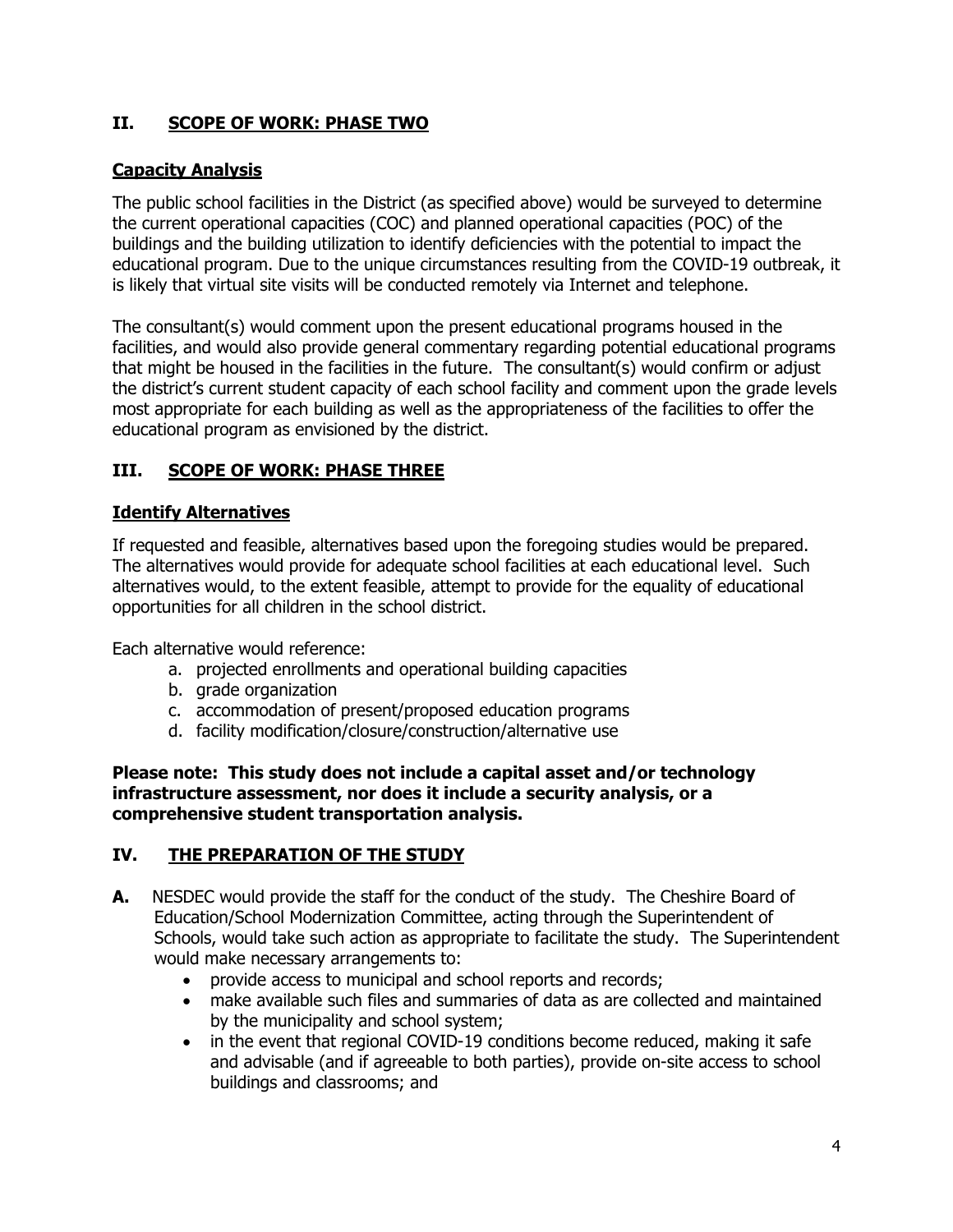- designate members of the staff of Cheshire to work with appropriate personnel of NESDEC.
- **B.** It is understood that, in the course of this project, NESDEC may contact municipal officials, school administration and others as deemed appropriate in order to solicit their views and obtain their input.
- **C.** Oral progress reports by telephone would be made to the Superintendent and/or liaison on dates and at times to be mutually agreed upon.
- **D.** Six (6) copies of the final NESDEC report would be published in a format to be determined by the NESDEC study staff. The study report will be submitted to the Superintendent of Schools along with an additional copy of the report provided in the form of a PDF.
- **E.** A concluding presentation of the final report of the study would be presented, likely via videoconference or telephone conference call, to the Board on a date and at a time deemed mutually acceptable.

# **TIMELINE OF THE STUDY**

Typically, a project of this type can be completed within four to five months of the signing of an agreement or other agreed upon commencement date, contingent upon school vacation schedules; availability of school personnel, municipal officials, and other stakeholders; and availability of municipal and district documents and information.

NESDEC has consistently met deadlines for all project work. We invite verification from our references.

## **PROJECT DESIGN FLEXIBILITY**

While the preceding describes a typical "Best Use Study", it should be noted that the process is flexible and can be varied to meet the needs of the District with respect to cost, timeline and scope. NESDEC would be happy to discuss the planning process in order to tailor it to the Superintendent's/Board of Education's expectations.

**Please note: Some districts request geo-mapping services as part of their demographic study. While NESDEC understands the potential value of such mapping, we suggest checking first with the Board of Assessors, other municipal departments, or the student transportation provider as many municipalities have this technology available "in-house" through these departments. It is NESDEC's view that utilizing these periodically updated, in-house geo-mapping services can be more up-to-date, accurate and cost-effective than the maps generated on a onetime basis by an outside contractor.**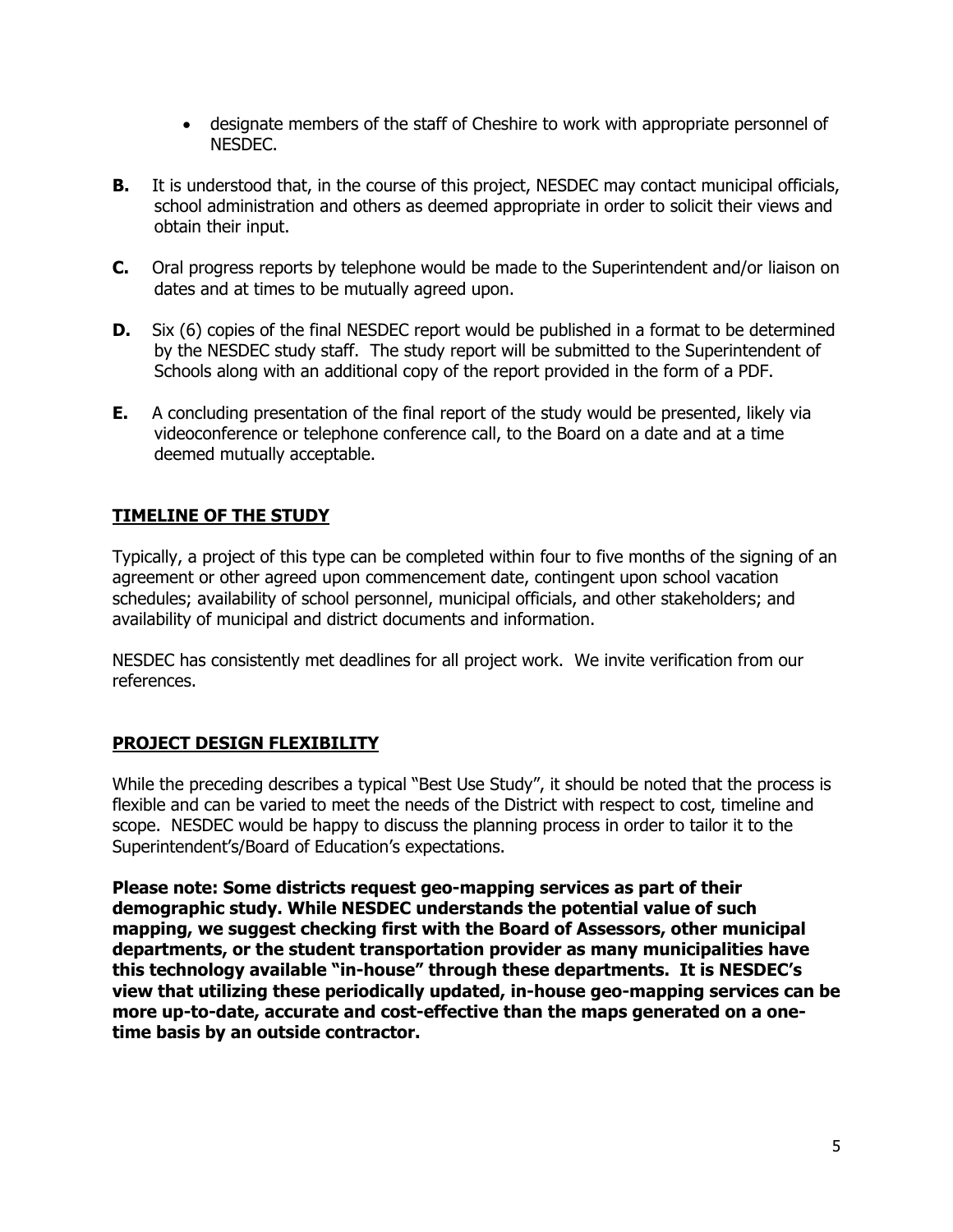# **COST**

The total fixed cost to Cheshire Public Schools for the entire study (Phases One, Two and Three) as detailed in this Proposal would be **\$19,880**.

If the project is conducted in three separate phases, the cost for each phase would be as follows:

## **PHASE ONE**

**Student Enrollment Projections and Community Demographics, including school-byschool projections: \$8,600** (\$10,750 less the 20% NESDEC affiliate discount of \$2,150).

One-half of this amount, \$4,300, would be due at the signing of an agreement. The remaining one-half, \$4,300 would be due and payable within 30 days of the completion and submission of the final Demographic Study report.

## **PHASE TWO**

**Capacity Analysis: \$5,960** (\$7,450 less the 20% NESDEC affiliate discount of \$1,490).

One-half of this amount, \$2,980 would be due at the signing of an agreement for, or commencement of, Phase Two. The remaining one-half, \$2,980 would be due and payable within 30 days of the completion and submission of the final Capacity Analysis report.

## **PHASE THREE**

**Identifying Alternatives: \$5,320** (\$6,650 less the 20% NESDEC affiliate discount of \$1,330).

One-half of this amount, \$2,660 would be due at the signing of an agreement for, or the commencement of, Phase Three. The remaining one-half, \$2,660 would be due and payable within 30 days of the completion and submission of the final Identification of Alternatives report.

## **TOTAL FIXED COST OF PROJECT**

| <b>TOTAL</b>        | \$19,880 |
|---------------------|----------|
| <b>PHASE THREE:</b> | 5,320    |
| <b>PHASE TWO:</b>   | 5,960    |
| PHASE ONE:          | \$8,600  |

#### Additional Scope

Additional scope of work, if requested by the district and agreed to in advance by NESDEC, would be conducted at a cost of **\$195 per consultant hour**, plus reasonable expenses.

## **This price quote will remain in effect through October 30, 2020.**

## **NESDEC AFFILIATION**

**\* Cheshire Public Schools is an affiliate of NESDEC and entitled to a 20% discount on our contracted professional services.**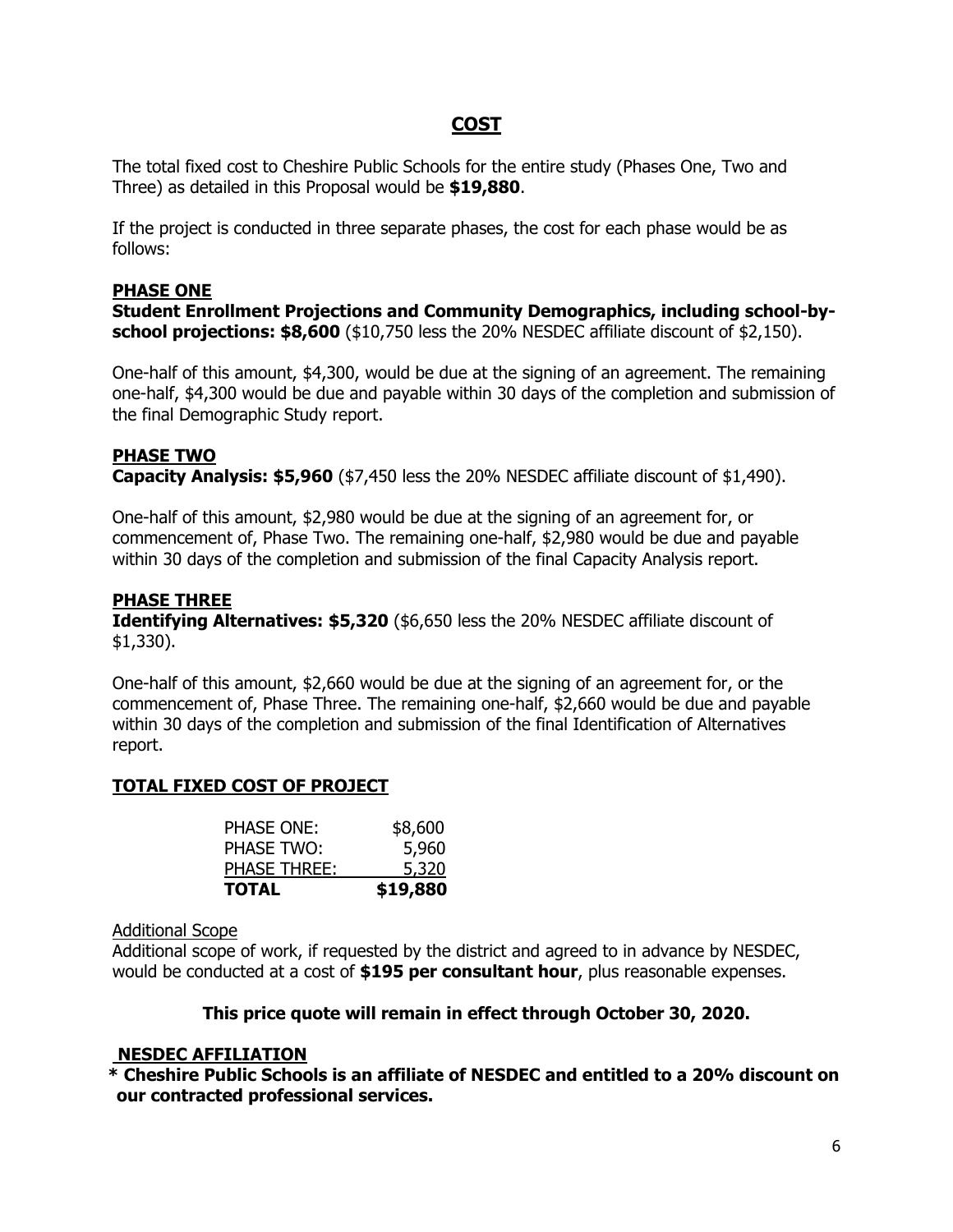## **NESDEC PROJECT TEAM**

#### **John H. Kennedy, M.A. Staff Associate, Field Leader**

Mr. John Kennedy has been an educator for over thirty years. He received his B.A. from Villanova University and a M.A. from Boston College. He has served as a Director of Curriculum, Assessment and Professional Development and a K-12 Curriculum Coordinator. Prior to that, he was a Department Chairperson and Classroom Teacher. He has had extensive experience with curriculum mapping, standards alignment and assessment, and professional development planning and implementation. He has also served as a Title I Director. Mr. Kennedy has led several Department of Education workshops and seminars on a range of topics related to improving academic achievement. He has served as an Assistant Chair on an NEASC Visiting Committee and he was a member of the committee that developed the Massachusetts Social Studies Curriculum Framework. Mr. Kennedy has participated in and served as Team Leader for numerous NESDEC facilities planning projects throughout New England.

#### **Donald G. Kennedy, Ed.D. Demographic Specialist**

Dr. Kennedy received his Bachelor's degree from Colby College, his Masters from Wesleyan University and his Doctorate from the Harvard Graduate School of Education. He has been Superintendent of Schools in Maynard and Duxbury, Massachusetts and held numerous administrative positions in the Weston, Massachusetts School District. Dr. Kennedy has taught at the graduate level and has consulted with many school districts in matters of curriculum, facility planning, organizational development and early childhood education. Dr. Kennedy has also done extensive work in the area of school enrollment forecasting. He has served as Team Leader for studies in over one hundred school districts throughout New England.

#### **Karen LeDuc, Ph.D. Senior Staff Associate**

Dr. Karen LeDuc is an experienced educator with a demonstrated history of working in primary/secondary education and higher education. Her major areas of expertise are Planning and Management, Curriculum Design and Review, Educational Technology, Instructional Design, and Leadership. She is a strong business development professional with a Ph.D focused in Educational Studies from Lesley University. Prior to her work with NESDEC, she served as the Assistant Superintendent for Teaching and Learning for the Public Schools of Dover and Sherborn (MA) and Assistant Superintendent of the Natick, Massachusetts Public Schools. She previously served the Framingham schools as a reading specialist, literacy and math teacher and mathematics curriculum coordinator. Dr. LeDuc has also taught as an adjunct professor at Framingham State University, Lesley University and Fitchburg State University.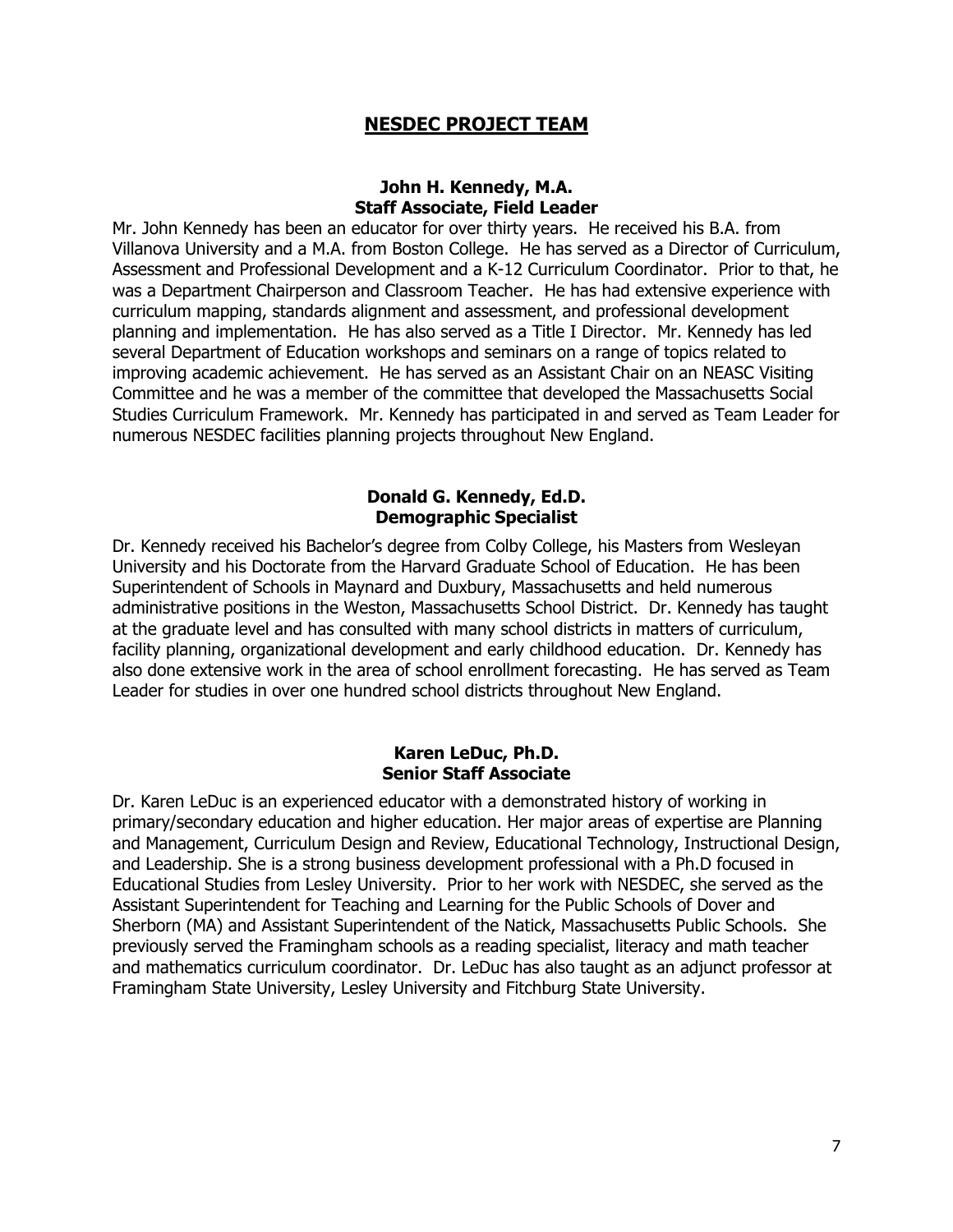#### **Arthur L. Bettencourt, Ed.D. Executive Director**

Dr. Bettencourt received his B.A. from Salem State College, his Master's degree from Tufts University, and his Doctorate from Boston University. He served as a Superintendent of Schools in Massachusetts for twenty-one years. Prior to working as a Superintendent, he held several administrative positions in public schools. Dr. Bettencourt has been a Lecturer at Simmons College in Boston, Massachusetts, and has been active in the training and preparation of educators at the graduate level. He also served on the Boston University PreK-12 Educational Advisory Committee. Dr. Bettencourt has offered numerous professional development workshops in school governance, planning and organizational development, leadership entry, career path development, and curriculum design. While serving as a superintendent, Dr. Bettencourt administered several school construction and renovation projects at both the elementary and secondary levels. He is on the Board of Directors of the National School Development Council and recently served as the organization's president. He is also on the editorial board of the *Journal for Leadership and Instruction*, an international, peer-reviewed research journal for educational professionals. Dr. Bettencourt coordinates all of NESDEC's executive search and planning projects, and has worked for the firm since 2004.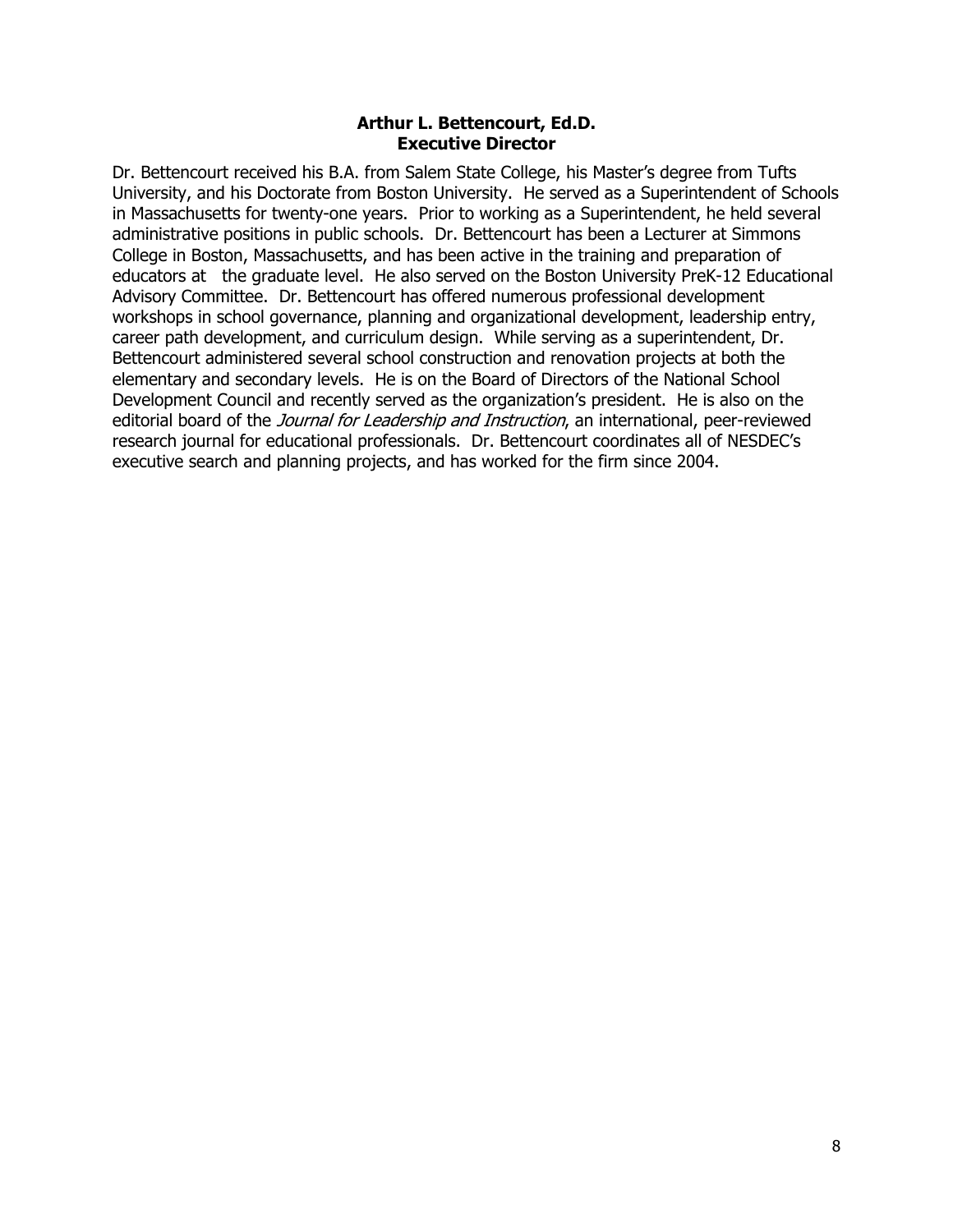**RESUMES OF NESDEC PROJECT TEAM**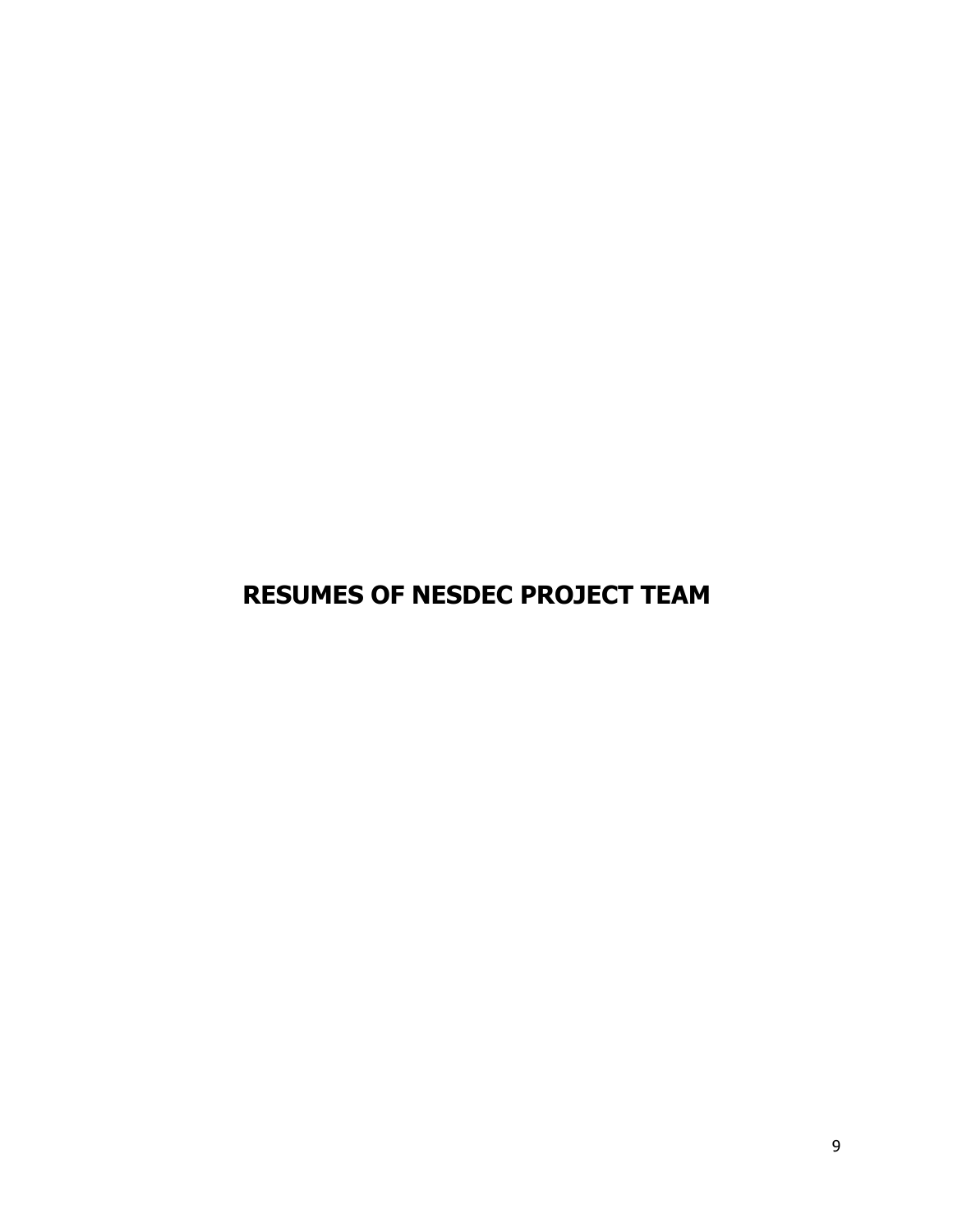## **JOHN H. KENNEDY, M.A. 38 Nature View Drive Uxbridge, MA 01569**

#### **EDUCATION:**

**Master of Arts** Boston College, Boston, MA

#### **Bachelor of Arts**

Villanova University, Villanova, PA

#### **PROFESSIONAL EXPERIENCE:**

## **Senior Staff Associate, Planning and Management**

New England School Development Council

# **Director of Curriculum Assessment and Professional**

**Development** Millis Public Schools Millis, MA

## **Social Studies Curriculum Coordinator, Grades K-12**

Medway Public Schools Medway, MA

## **Teacher, Social Studies**

Medway Public Schools Medway, MA

#### **RELATED EDUCATIONAL EXPERIENCE:**

- **-** Served on the state committee that developed the Massachusetts Social Studies Framework
- **-** Led the NEASC self-study and standards implementation
- **-** Presented at Department of Education seminars on topics such as Improvement Plan Development and Standards-based Curriculum Implementation
- **-** Served as the district liaison to the Department of Education regarding numerous topics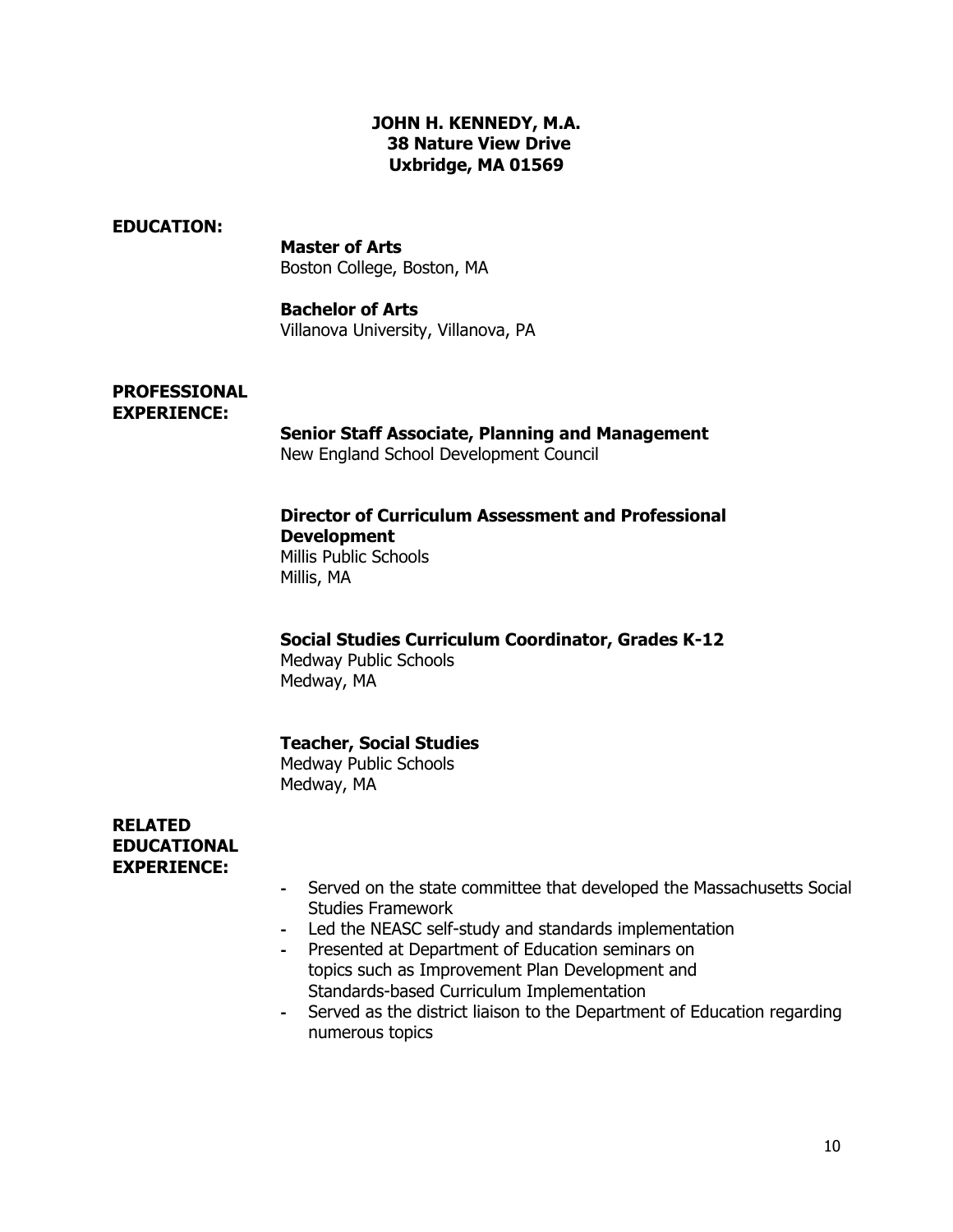## **DONALD GERRY KENNEDY, Ed.D. 143 Chestnut Circle Lincoln, MA 01773**

#### **EDUCATION:**

#### **Doctorate**

Harvard Graduate School of Education, Boston, MA Education

#### **Coe Fellow**

Stanford University, Stanford, CA U.S. History

#### **Master of Arts**

Wesleyan University, Middletown, CT Teaching (History)

#### **Bachelor of Arts**

Colby College, Waterville, ME American Civilization

#### **PROFESSIONAL EXPERIENCE:**

**Team Leader, Planning and Management,** New England School Development Council

**Superintendent of Schools**, Maynard Public Schools, MA

**Superintendent of Schools,** Duxbury Public Schools, MA

**Interim Superintendent of Schools,** Weston Public Schools, MA

#### **Assistant Superintendent; Assistant to Superintendent**,

Personnel; Program Director (K-12 curriculum), Weston Public Schools, MA

**Teacher and Director of Social Studies** K-12, Weston Public Schools, MA

**Teacher**, Guilford High School, CT (intern)

**Personnel Officer**, U.S. Air Force

#### **ASSOCIATED EXPERIENCE:**

- MCAS Massachusetts Assessment Development Committee in History/Social Science for Mass. Department of Education
- Board of Directors, Lexington Montessori School
- Adjunct Faculty, UMass Lowell
- Lecturer, Suffolk University
- Teaching Fellow, Harvard University
- Trainer, City of Boston secondary school teachers
- Author of Social Sciences Study Guide, Atlantic Monthly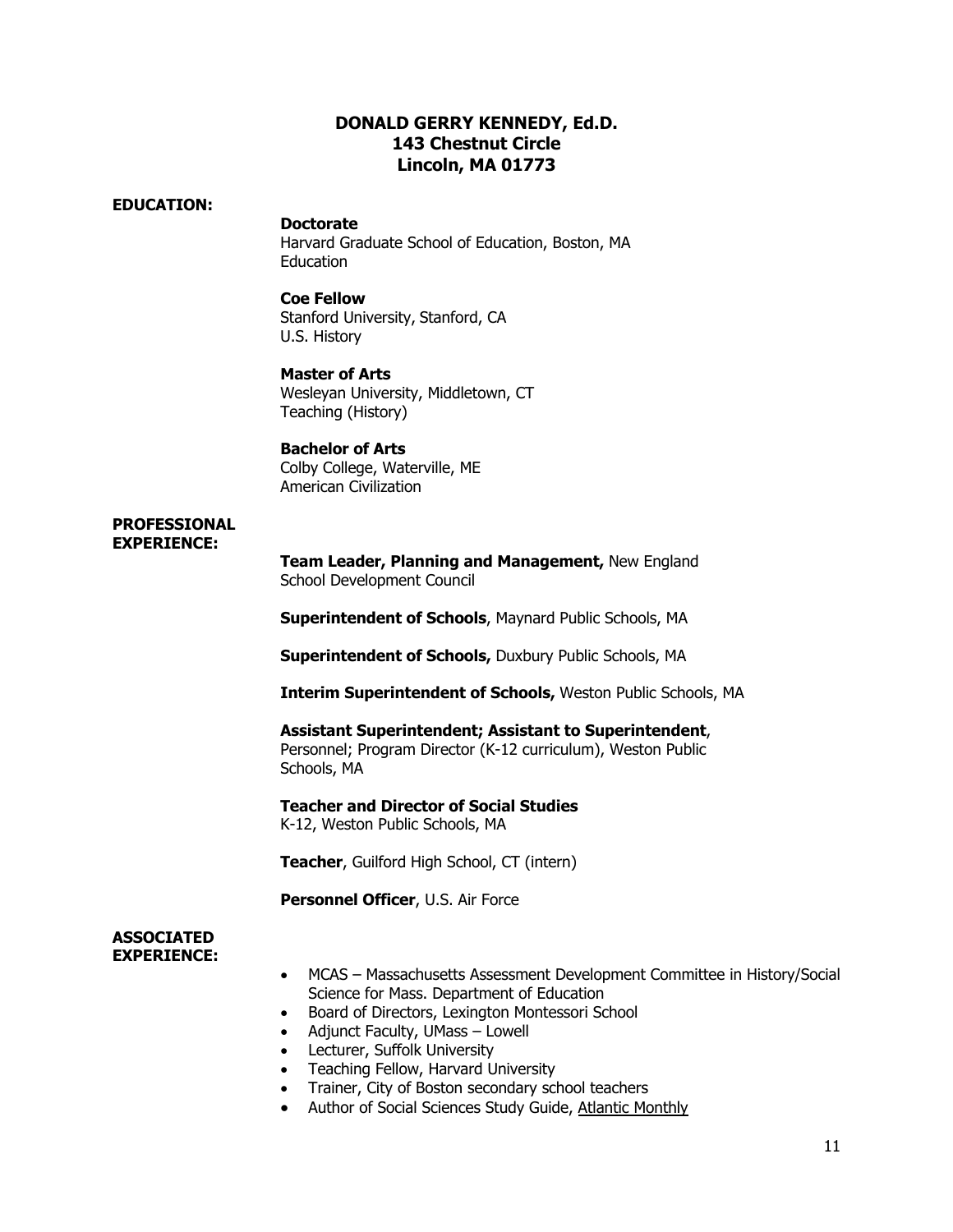## **KAREN LEDUC, Ph.D. 111 Myrtle Street Ashland, MA 01721**

**EDUCATION: Doctorate** Lesley University, Boston, MA Educational Studies

> **Master of Education** Lesley College, Boston, MA Curriculum and Instruction

**Bachelor of Arts**  Framingham State College, Framingham, MA Elementary Education

# **PROFESSIONAL**

**EXPERIENCE, K-12: New England School Development Council** Senior Staff Associate, Planning/Management

> **The Education Cooperative** Coordinator of TEC Administrator Leadership and Licensure Program

**Public Schools of Dover and Sherborn, MA** Assistant Superintendent

**Natick Public Schools** Assistant Superintendent

**Framingham Public Schools** Mathematics Curriculum Coordinator Literacy Specialist Educator (Literacy and Mathematics; Title I Teacher)

**PROFESSIONAL EXPERIENCE,**

**HIGHER EDUCATION: Framingham State University** Associate Professor

> **Lesley University** Adjunct Professor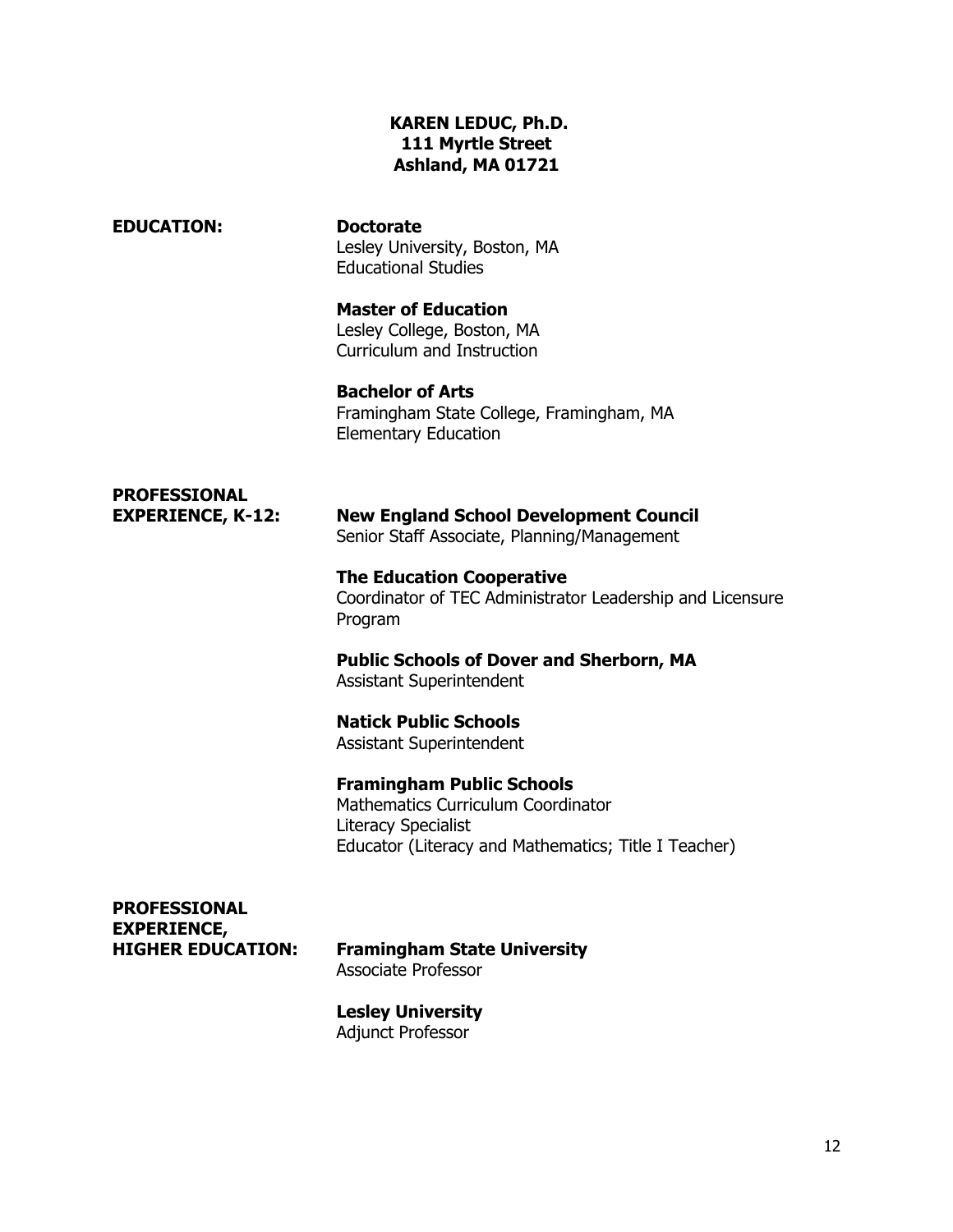#### **ARTHUR L. BETTENCOURT, Ed.D. 148 Union Street Norfolk, MA 02056**

#### **EDUCATION:**

#### **Doctorate**

Boston University, Boston, MA Educational Leadership/Systems Development and Adaptation

#### **Master of Education**

Tufts University, Medford, MA

#### **Bachelor of Arts**

Salem State College, Salem, MA Biology

#### **PROFESSIONAL EXPERIENCE:**

**Executive Director** New England School Development Council

# **Lecturer**

Simmons College, Boston, MA

#### **Executive Consultant**

New England School Development Council

#### **Superintendent of Schools**

Medway Public Schools, Medway, MA

#### **Superintendent of Schools**

Supervisory Union No. 47 Bolton and Stow, MA

#### **Principal, Assistant Principal**

Dover Public Schools Dover, NH

#### **Science Department Curriculum Associate (Chair)**

Weeks Junior High School Newton Public Schools Newton, MA

#### **Science Teacher**

Weeks Junior High School Newton Public Schools Newton, MA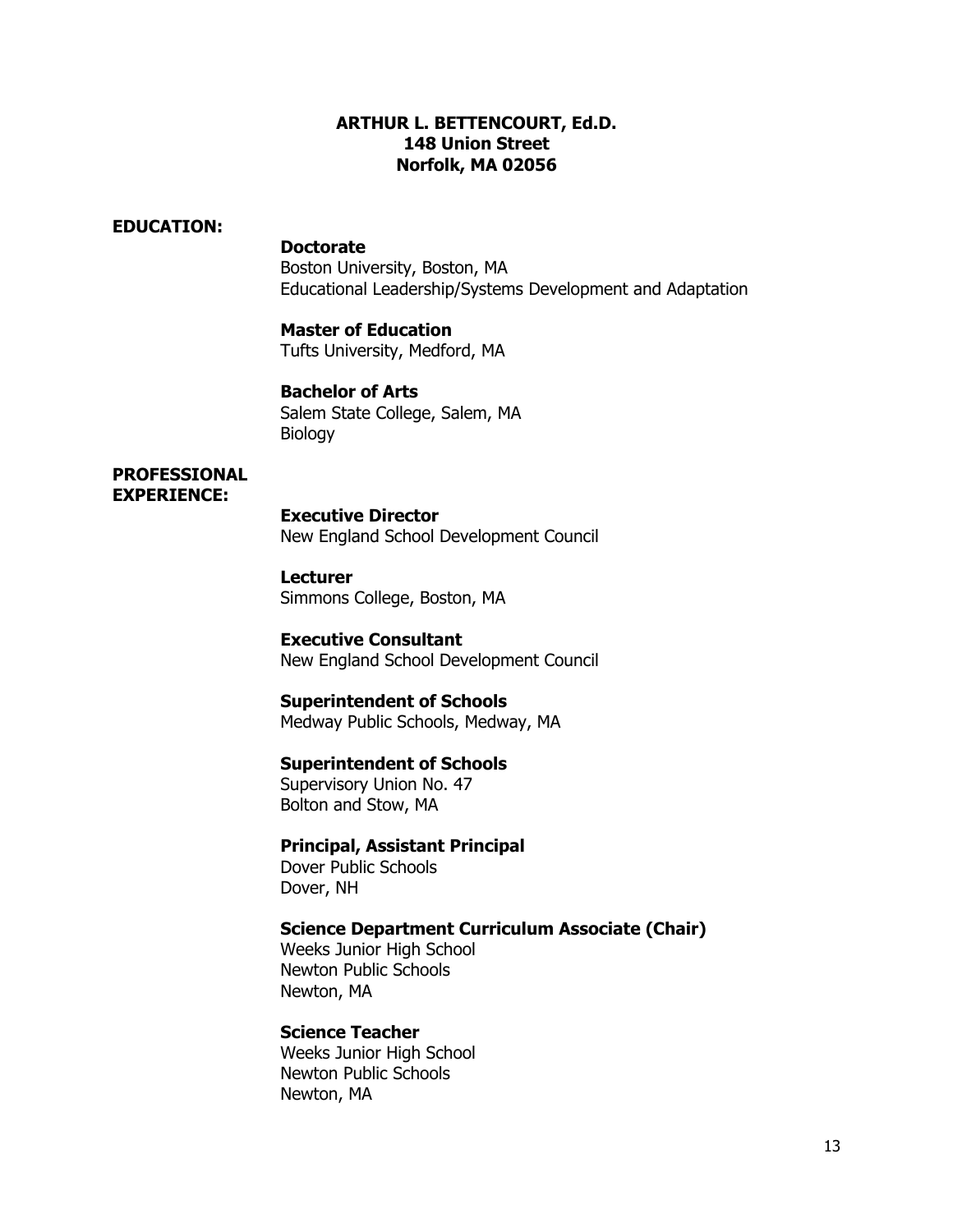# **REFERENCES (PARTIAL LIST)**

| Grafton, MA (2019)                      | Dr. James Cummings, Superintendent, 508-839-5421<br>Mr. Daniel Gale, Director of Business and Finance            |
|-----------------------------------------|------------------------------------------------------------------------------------------------------------------|
| Torrington, CT (2019)                   | Ms. Susan Lubomski, Superintendent, 860-489-2327<br>Mr. Ed Arum, Director of Business Services                   |
| West Springfield, MA (2019)             | Mr. Michael Richard, Superintendent, 413-263-3289                                                                |
| Hingham, MA (2019)                      | Dr. Paul Austin, Superintendent, 781-741-1500                                                                    |
| Dighton-Rehoboth RSD, MA (2019)         | Dr. Anthony Azar, Superintendent, 508-252-5000, X5134<br>Ms. Catherine Antonellis, School Business Administrator |
| Gorham, ME (2018)                       | Ms. Heather Perry, Superintendent, 207-222-1012                                                                  |
| Milford, MA (2018)                      | Dr. Kevin McIntyre, Superintendent, 508-478-1100 or<br>Mr. Craig Consigli, Assistant Superintendent              |
| North Attleborough, MA (2018)           | Mr. Scott Holcomb, Superintendent, 508-643-2100                                                                  |
| SAU #17, NH (2018)<br>(Sanborn RSD)     | Mr. Thomas Ambrose, Superintendent, 603-642-3688                                                                 |
| Scituate, RI (2018)                     | Dr. Lawrence Filippelli, Former Superintendent (current<br>Superintendent in Lincoln, RI), 401-726-2150          |
| Springfield, MA (2018)                  | Mr. Daniel Warwick, Superintendent, 413-787-7088                                                                 |
| Wilton, CT (2018)                       | Dr. Kevin Smith, Superintendent, 203-762-3381                                                                    |
| Chelsea, MA (2017)                      | Dr. Mary Bourque, Superintendent, 617-466-4477                                                                   |
| Easton, Redding, Region 9, CT<br>(2017) | Dr. Thomas McMorran, Superintendent, 203-261-2513                                                                |
| Hebron, CT (2017)                       | Mr. Timothy Van Tasel, Former Superintendent<br>860-228-2577                                                     |
| Medfield, MA (2017)                     | Dr. Jeffrey Marsden, Superintendent, 508-359-2302                                                                |
| SAU #85 (Sunapee), NH (2017)            | Mr. Russell Holden, Superintendent, 603-763-7627                                                                 |
| Saugus, MA (2017)                       | Dr. David DeRuosi, Superintendent, 781-231-5000                                                                  |
| North Kingstown, RI (2016)              | Dr. Phil Auger, Superintendent, 401-268-6400<br>Ms. Mary King, Director of Administration, 401-268-6410          |